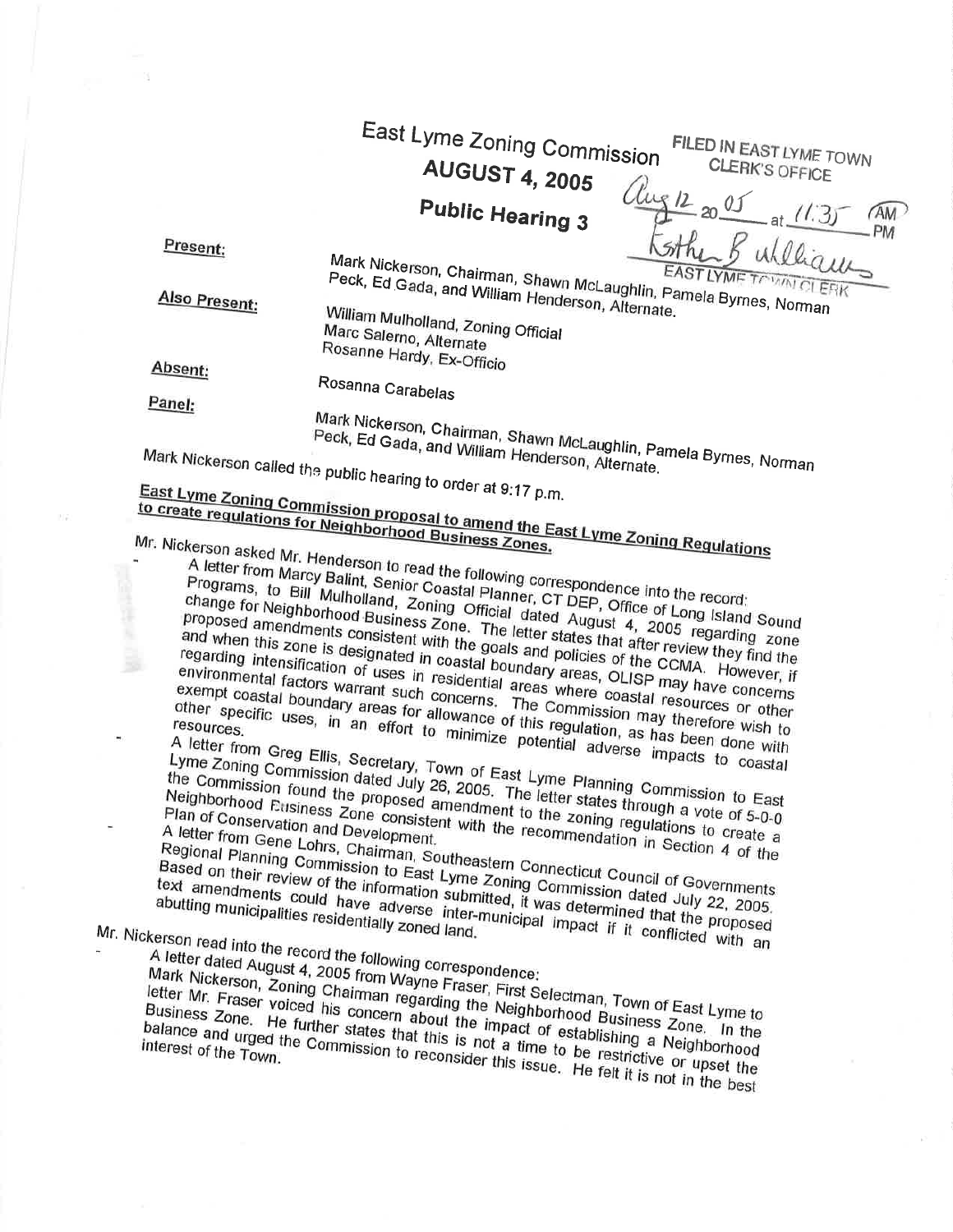Mr. Nickerson noted forthe record the legal ad was run properly in The Day on July 22,2005 and August 1, 2005.

Mr. Nickerson stated that this was a Commission-generated application and asked Mr. Peck to give the public a synopsis of the proposal.

Mr. Peck said that approximately five years ago the Plan of Development recommended <sup>a</sup> transitional zone to prevent people living in residential zones to be right next door to a business or factory. This zone would create a buffer. A sub-committee was formed after much public comment in a proactive action and came up with a proposal. He also noted that many towns in Southeastern Connecticut have this type of zone. There are many residential areas in commercial zones. This zone is defined as "A highly developed residential district with light, lowprofile small business uses, which by way of physical appearance and traffic production blend in with the residential atmosphere. This zone is intended to be a transitional zone between <sup>a</sup> commercial and residential districts." Such permitted uses are single family, two family, art studio and gallery and accessory uses. The special permit uses are antique shop, three and four family, professional office, day care, bed and breakfast, and mixed use/residential/office. Mr. Peck said the sub-committee chose to just come up with the regulation first and at a later time designate the specific neighborhoods in the zone.

Mr. Nickerson noted there are many neighborhoods that would allow commercial zone businesses. This is a zone that can be used and make more of a balance.

Mr. Peck said the sub-committee was very careful not to devalue properties and the proposed uses would support this area.

Mr. Henderson thanked Ms. Byrnes and Mr. Peck for all their work on this proposal.

Mr. Nickerson called for anyone from the public to speak for the application-Hearing no one-

Mr. Nickerson called for anyone from the public to speak against the application-

Andy Pappas, 11 Morton Street, Niantic recognized the difficulty of the sub-committee's mission but he asked the Commission to table the application. Mr. Pappas said there should be clear zone lines between commercial and residential. He noted that doctor's office will still have parking lot lights shining on residential properties and it will bring more traffic. Mr. Pappas suggested instead of creating a new zone to redo the regulations especially with all the changes and growth in this Town.

Mr. Peck noted for the record that the sub-committee's intent was not to expand commercial zones. The intent is to take an existing commercial zone and de-intensify it. This will not change a residential zone it will only effect the commercial zone.

Athena Cone, 21 Lake Avenue agreed with Mr. Pappas. She feels this application should not be approved and the Commission should go back and fine tune it. She feels it is too ambiguous.

J. Robert Pfanner, 2 Ferro Court, Niantic lives in an area that is being discussed. He noted that he thought the R-10 zone was created to be the buffer. By creating this new zone with the restricted uses, he feels it will devalue the property. He said there are not many big parcels left in this proposed zone, and with the restrictions it will not allow conforming buildings. He felt the footprint section included in the proposal is useless and should be eliminated. Mr. Pfanner also commented that the Zoning Official would be put on the spot with the architectural restrictions. Mr. Pfanner asked that the Commission re-examine this proposal and when redoing it involve people that live in this area on the committee.

2